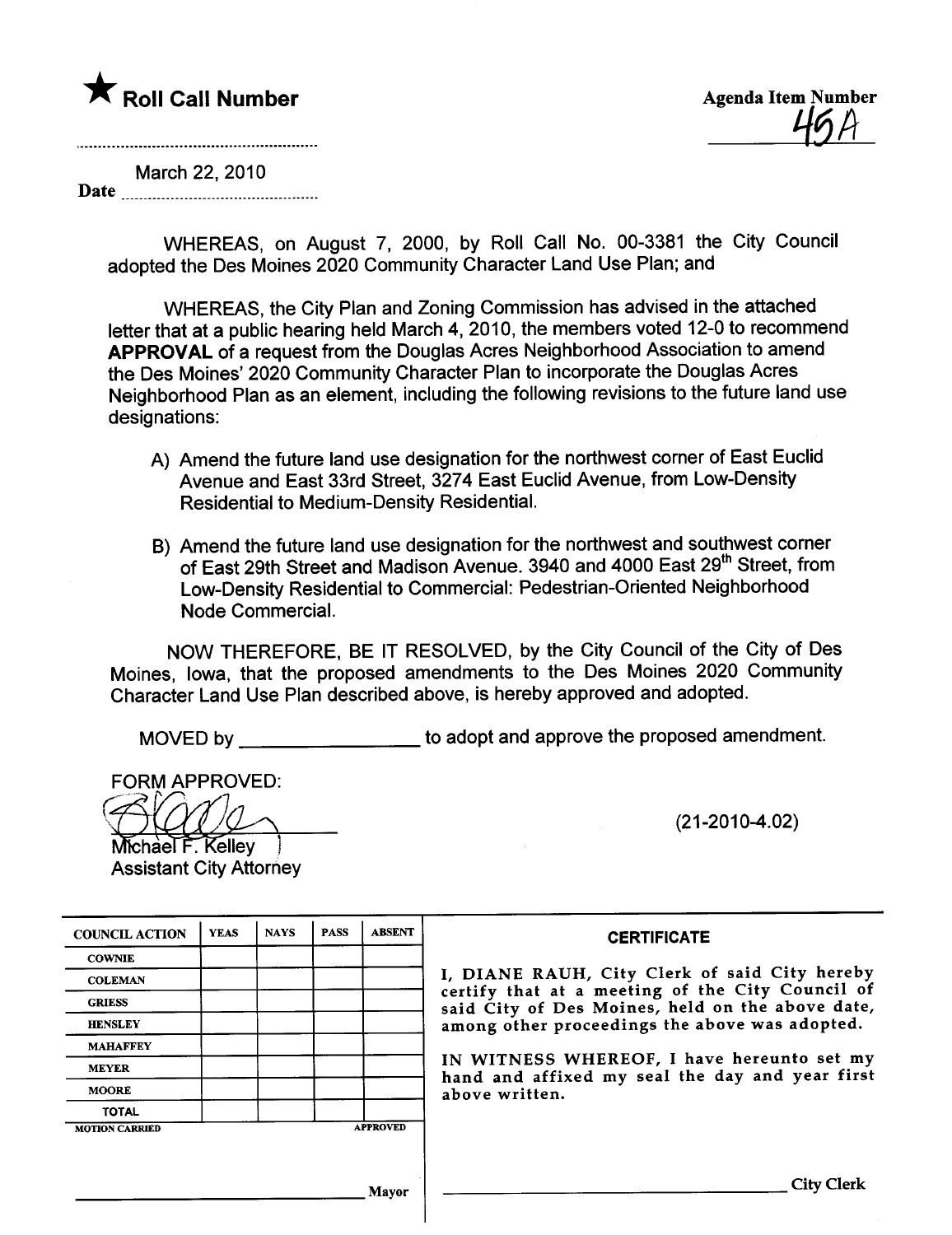| Request from the Douglas Acres Neighborhood Association to amend the Des Moines'                    |               |                                                                                                                                                                                                          |                  |          |                              |                                                                                           | File #       |              |                                                                                                                                                                          |
|-----------------------------------------------------------------------------------------------------|---------------|----------------------------------------------------------------------------------------------------------------------------------------------------------------------------------------------------------|------------------|----------|------------------------------|-------------------------------------------------------------------------------------------|--------------|--------------|--------------------------------------------------------------------------------------------------------------------------------------------------------------------------|
| 2020 Community Character Plan to incorporate the Douglas Acres Neighborhood Plan<br>las an element. |               |                                                                                                                                                                                                          |                  |          |                              |                                                                                           | 21-2010-4.02 |              |                                                                                                                                                                          |
| <b>Description</b><br>of Action                                                                     | designations. |                                                                                                                                                                                                          |                  |          |                              | Neighborhood Plan as an element, including the following revisions to the future land use |              |              | Amend the Des Moines' 2020 Community Character Plan to incorporate the Douglas Acres                                                                                     |
|                                                                                                     |               | A) Amend the future land use designation for the northwest corner of East Euclid<br>Avenue and East 33rd Street, 3274 East Euclid Avenue, from Low-Density<br>Residential to Medium-Density Residential. |                  |          |                              |                                                                                           |              |              |                                                                                                                                                                          |
|                                                                                                     |               | B)                                                                                                                                                                                                       | Node Commercial. |          |                              | Low-Density Residential to Commercial: Pedestrian-Oriented Neighborhood                   |              |              | Amend the future land use designation for the northwest and southwest corner<br>of East 29th Street and Madison Avenue. 3940 and 4000 East 29 <sup>th</sup> Street, from |
| 2020 Community<br><b>Character Plan</b>                                                             |               | <b>Low-Density Residential</b>                                                                                                                                                                           |                  |          |                              |                                                                                           |              |              |                                                                                                                                                                          |
| Horizon 2025<br><b>Transportation Plan</b>                                                          |               | No Planned Improvements                                                                                                                                                                                  |                  |          |                              |                                                                                           |              |              |                                                                                                                                                                          |
| <b>Current Zoning District</b>                                                                      |               | "R-3" Multiple-Family Residential District<br>A)<br>"C-1" Neighborhood Retail Commercial<br>B)                                                                                                           |                  |          |                              |                                                                                           |              |              |                                                                                                                                                                          |
| <b>Proposed Zoning District</b>                                                                     |               | "R-3" Multiple-Family Residential District<br>$\mathsf{A}$<br>"C-1" Neighborhood Retail Commercial<br>B)                                                                                                 |                  |          |                              |                                                                                           |              |              |                                                                                                                                                                          |
| <b>Consent Card Responses</b>                                                                       |               | In Favor                                                                                                                                                                                                 |                  |          | Not In Favor<br>Undetermined |                                                                                           |              | % Opposition |                                                                                                                                                                          |
| <b>Inside Area</b>                                                                                  |               |                                                                                                                                                                                                          |                  |          |                              |                                                                                           |              |              |                                                                                                                                                                          |
| Outside Area                                                                                        |               |                                                                                                                                                                                                          |                  |          |                              |                                                                                           |              |              |                                                                                                                                                                          |
| <b>Plan and Zoning</b>                                                                              |               | Approval                                                                                                                                                                                                 |                  | $12 - 0$ |                              | Required 6/7 Vote of                                                                      |              | Yes          |                                                                                                                                                                          |
| <b>Commission Action</b>                                                                            | Denial        |                                                                                                                                                                                                          |                  |          |                              | the City Council                                                                          |              | No           | X                                                                                                                                                                        |

21-2010-4.02

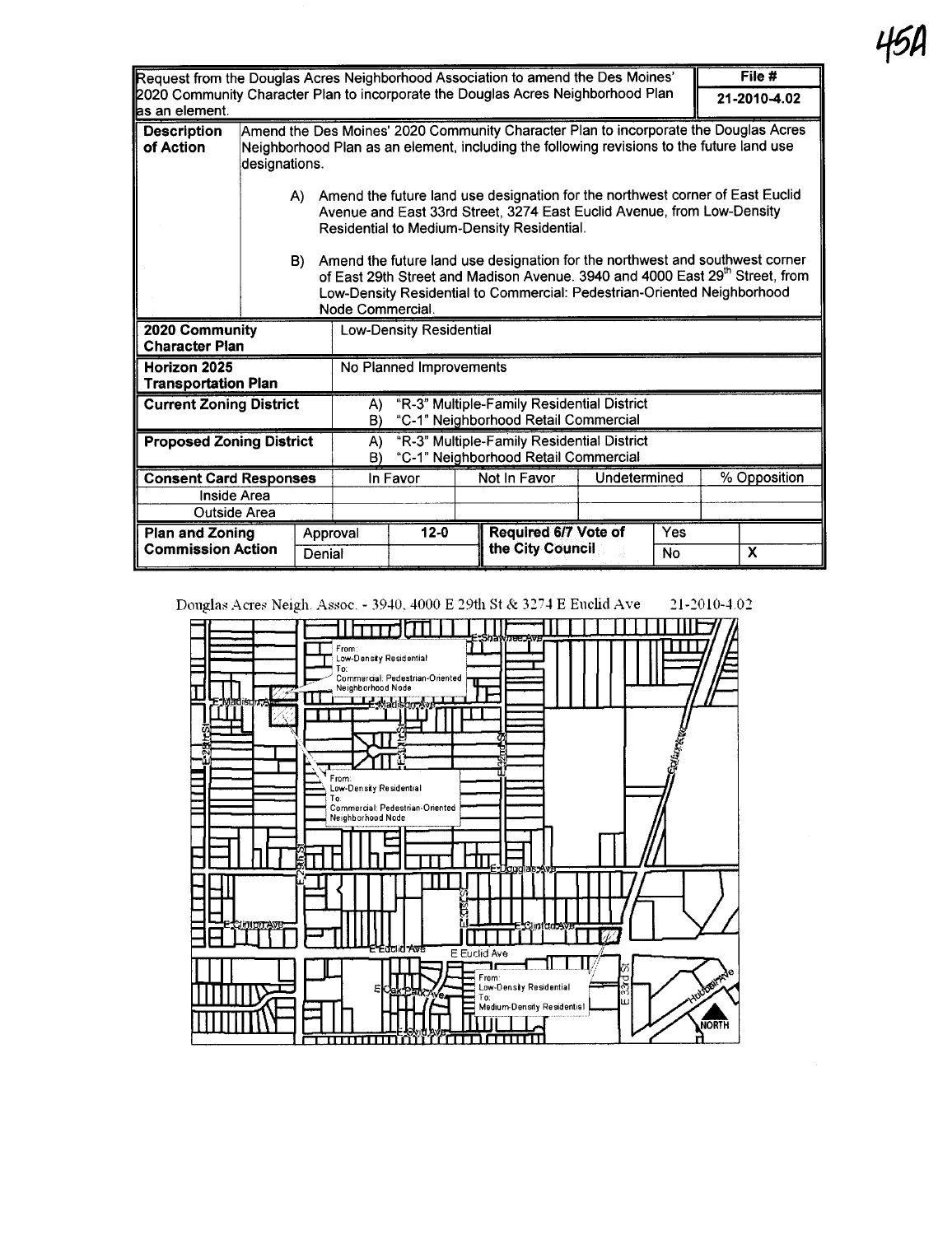March 15, 2010

Honorable Mayor and City Council City of Des Moines, Iowa

Members:

Communication from the City Plan and Zoning Commission advising that at their meeting held March 4, 2010, the following action was taken:

# COMMISSION RECOMMENDATION:

After public hearing, the members voted 12-0 as follows:

| <b>Commission Action: Yes</b> |   | <b>Navs</b> | Pass | Absent |
|-------------------------------|---|-------------|------|--------|
| Leisha Barcus                 | Х |             |      |        |
| JoAnne Corigliano             | X |             |      |        |
| <b>Shirley Daniels</b>        | Χ |             |      |        |
| Jacqueline Easley             | Х |             |      |        |
| Dann Flaherty                 | Χ |             |      |        |
| <b>Joel Huston</b>            | Χ |             |      |        |
| <b>Ted Irvine</b>             | Х |             |      |        |
| Jeffrey Johannsen             | X |             |      |        |
| Greg Jones                    | Х |             |      |        |
| <b>Jim Martin</b>             | Х |             |      |        |
| <b>Brian Millard</b>          |   |             |      | Χ      |
| <b>William Page</b>           | Х |             |      |        |
| <b>Mike Simonson</b>          |   |             |      | Χ      |
| <b>Kent Sovern</b>            | Χ |             |      |        |

APPROVAL of a request from the Douglas Acres Neighborhood Association to amend the Des Moines' 2020 Community Character Plan to incorporate the Douglas Acres Neighborhood Plan as an element, including the following revisions to the future land use designations: (21-2010-4.02)

- A) Amend the future land use designation for the northwest corner of East Euclid Avenue and East 33rd Street, 3274 East Euclid Avenue, from Low-Density Residential to Medium-Density ResidentiaL.
- B) Amend the future land use designation for the northwest and southwest corner of East 29th Street and Madison Avenue. 3940 and 4000 East 29th Street, from Low-Density Residential to Commercial: Pedestrian-Oriented Neighborhood Node CommerciaL.



CITY PLAN AND ZONING COMMISSION ARMORY BUILDING 602 ROBERT D. RAY DRIVE DES MOINES, IOWA 50309-1881 (515) 283-4182

> ALL-AMERICA CITY 1949,1976, 1981 2003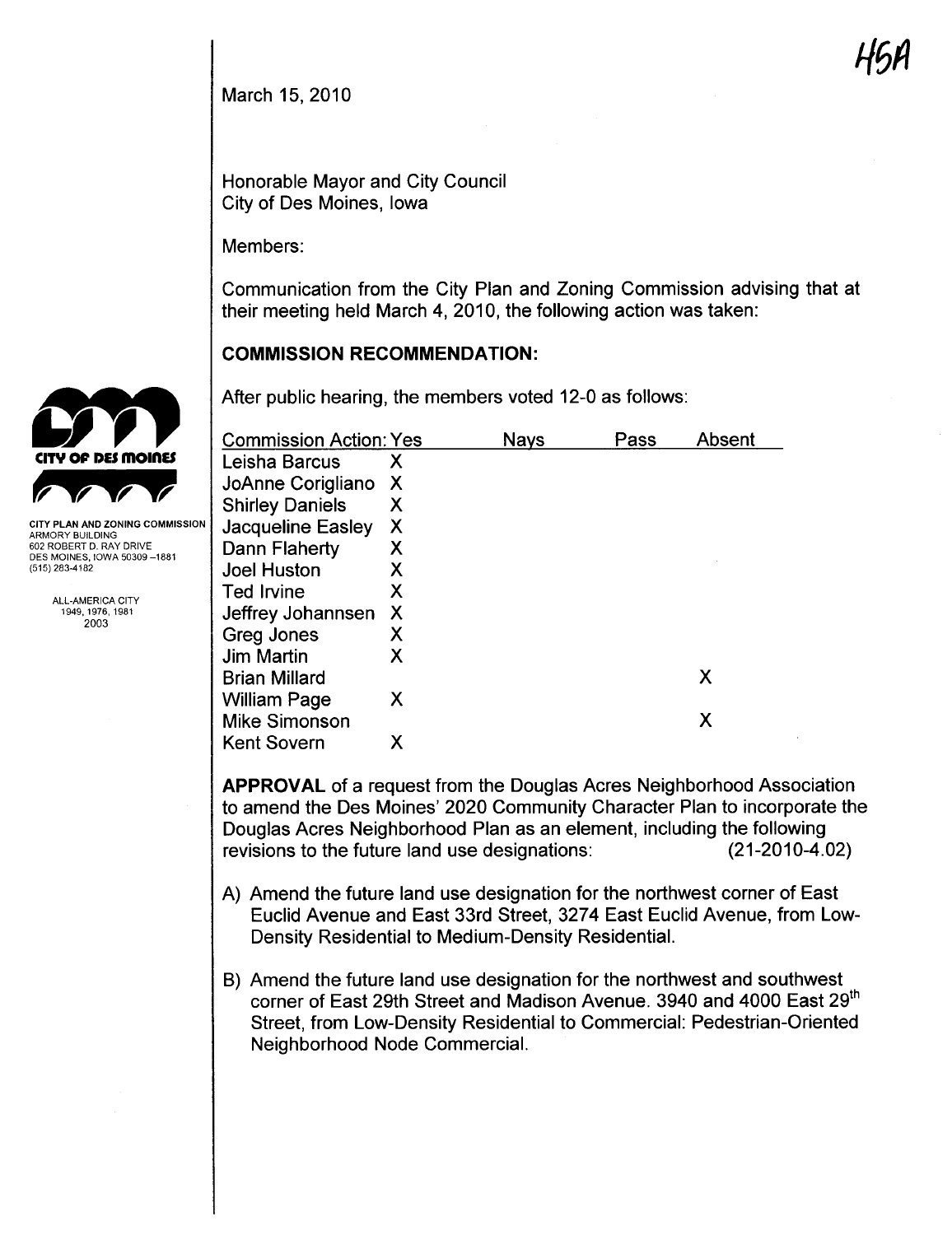#### STAFF RECOMMENDATION TO THE P&Z COMMISSION

Staff recommends that the Des Moines' 2020 Community Character Plan be amended to incorporate the Douglas Acres Neighborhood Plan as an element, including the following revisions to the future land use designations:

- A) From Low Density Residential to Medium Density Residential for property located at 3274 East Euclid Avenue (apartments).
- B) From Low Density Residential to Commercial: Neighborhood Node for property located at 3940 East 29<sup>th</sup> Street (gas station, commercial strip) and 4000 East 29<sup>th</sup> Street (commercial).

#### STAFF REPORT

# I. APPLICABLE INFORMATION

- 1. Background: The Douglas Acres Neighborhood Association (DANA) was selected to participate in the Neighborhood Revitalization Program in July 2006 as a ''Transitional Neighborhood". In January 2009, City staff met with the DANA Planning Committee for the first time. On February 16, 2009, the Planning Committee and staff held a neighborhood-wide input meeting at Staves Methodist Church. Input from this meeting helped set the Planning Committee agenda for the next twelve months. A second neighborhood-wide meeting was held February 9,2010 to present the goals and strategies of the plan to residents.
	- 1. Douglas Acres is primarily a residential neighborhood with commercial uses concentrated along East Euclid Avenue, the southern boundary of the neighborhood. One of the unique characteristics of the neighborhood is the large lot single-family residential development pattern that is mostly concentrated in the eastern portion of the neighborhood. Much of the neighborhood development occurred sporadically over the first half of the twentieth century. The exception of this is the Eastview Manor subdivision, which was built between 1968 and 1971.
- 2. Land Use and Zoning Analysis: A land use and zoning analysis was completed as a part of the planning process. Three parcels that contain uses that do not match the 2020 Community Character Plan's future land use designation were identified. The first parcel contains an eight-unit apartment building that was constructed in the late 1970s. The Neighborhood Plan calls for changing the land use designation of this property from Low-Density Residential to Medium-Density Residential. This property is located on East Euclid Avenue, which is a major arterial. The Planning Committee believes that this is an appropriate use for this location.

The second proposed change in the land use designation is at the commercial node at East 29th Street and East Madison Avenue. The plan calls for changing the land use designation of these two properties from Low-Density Residential to Commercial: Neighborhood Node. East  $29<sup>th</sup>$  Street is the only minor arterial street in the neighborhood. These two properties have been occupied by commercial buildings for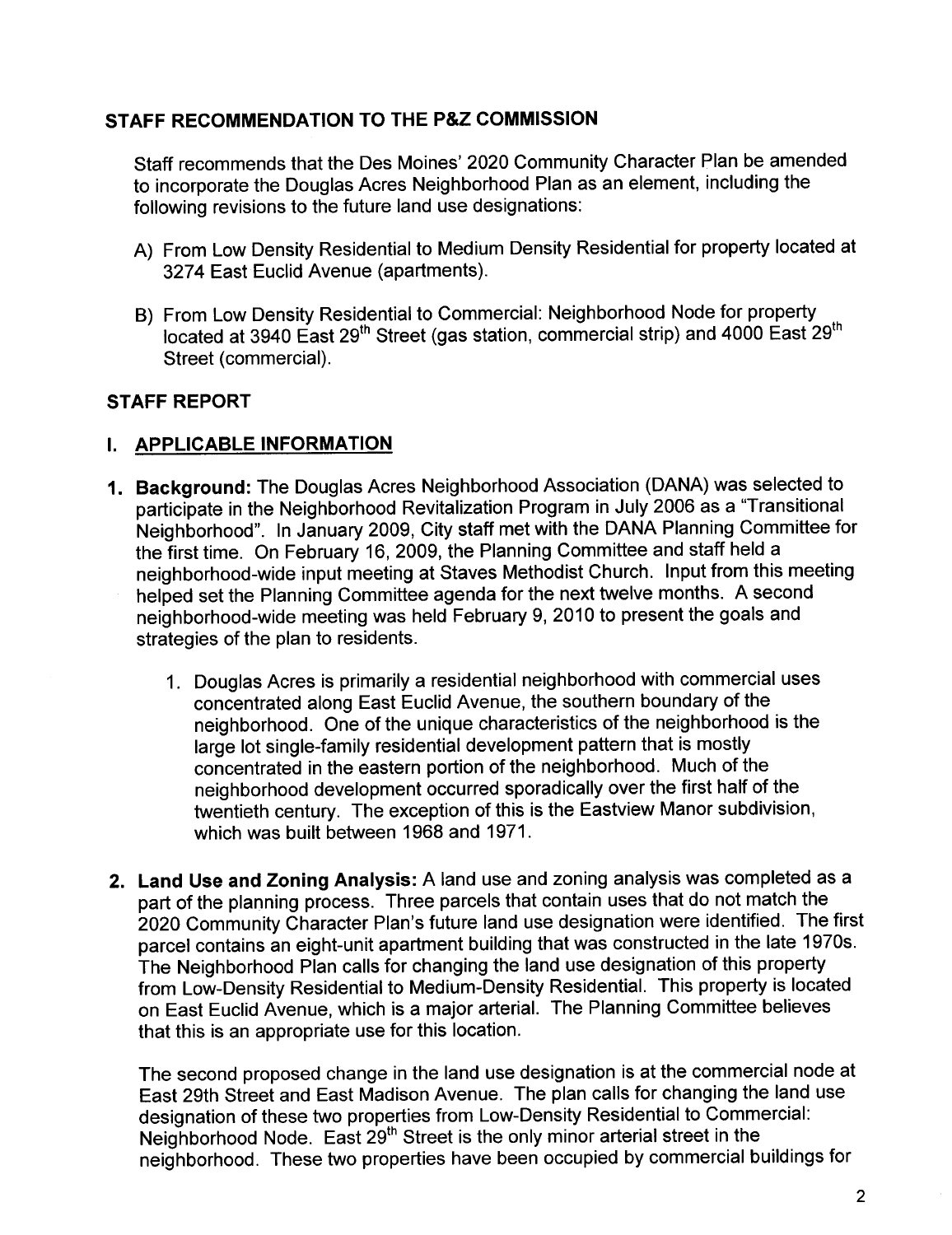an extended period of time, and the neighborhood supports the continued commercial use of these properties.

The Planning Committee also discussed areas with potential for future development in the neighborhood. The two properties that were identified are the Adams Elementary School site at 3720 East 29th Street, currently zoned "R1-60", and a farm property at 3260 East Douglas Avenue, currently zoned "R1-70". At this time, the Douglas Acres Neighborhood Association's preference is for future development of these two sites to consist of single-family dwellngs, unless the school property is re-used for a schooL.

# **II. GENERAL PLAN SUMMARY**

The Planning Committee discussed a wide range of topics, including: infrastructure; land use and zoning; housing; neighborhood identity; traffic and transportation; parks, trails and recreation; and plan implementation. The following is a summary of the issues and potential solutions that were discussed and incorporated into the plan.

- 1. Property Maintenance: Improving property maintenance and general neighborhood appearance was one of the main desires expressed at the neighborhood input meeting. To increase compliance with the City's junk and debris ordinance, the Neighborhood Association has committed to educating residents about the ordinance and enforcement, as well as providing information on SCRUB days. In addition, the Neighborhood Association will encourage pride in property by hosting a "yard of the week" competition and organizing "neighbors helping neighbors" events that provide volunteers to help elderly residents with home repair projects. The DANA will also notify rental property owners if there is a maintenance issue or other concern with their property.
- 2. Housing Market: Attracting new homebuyers and young families to the neighborhood was another concern expressed at the neighborhood input meeting. Analysis of home sales shows that sale prices in the neighborhood have decreased over the past several years, partly due to non-traditional transactions such as estate sales or foreclosures. Another related concern is the functionality of the housing stock, which consists of modest, well-maintained homes built pre-1970. Many of these homes lack the amenities today's homebuyers want, giving Douglas Acres a market disadvantage.

The plan recommends actively promoting and utilizing the Neighborhood Finance Corporation (NFC) programs to improve the amenities of the housing stock. In 2009, the NFC closed six loans in the neighborhood totaling approximately \$400,000. Staff and the Planning Committee agreed that there is additional opportunity to utilize the NFC. The Neighborhood Association has committed to working with the NFC to improve marketing efforts in Douglas Acres.

Lack of awareness about the neighborhood was also cited as an obstacle to attracting new homebuyers. With little thru-traffic, Douglas Acres and the assets it offers are relatively unknown to the general community. To increase visibility, the Neighborhood Association has committed to hosting events that will draw newcomers into Douglas Acres. Other strategies include developing a promotional brochure for the neighborhood and working with realtors to better promote the area.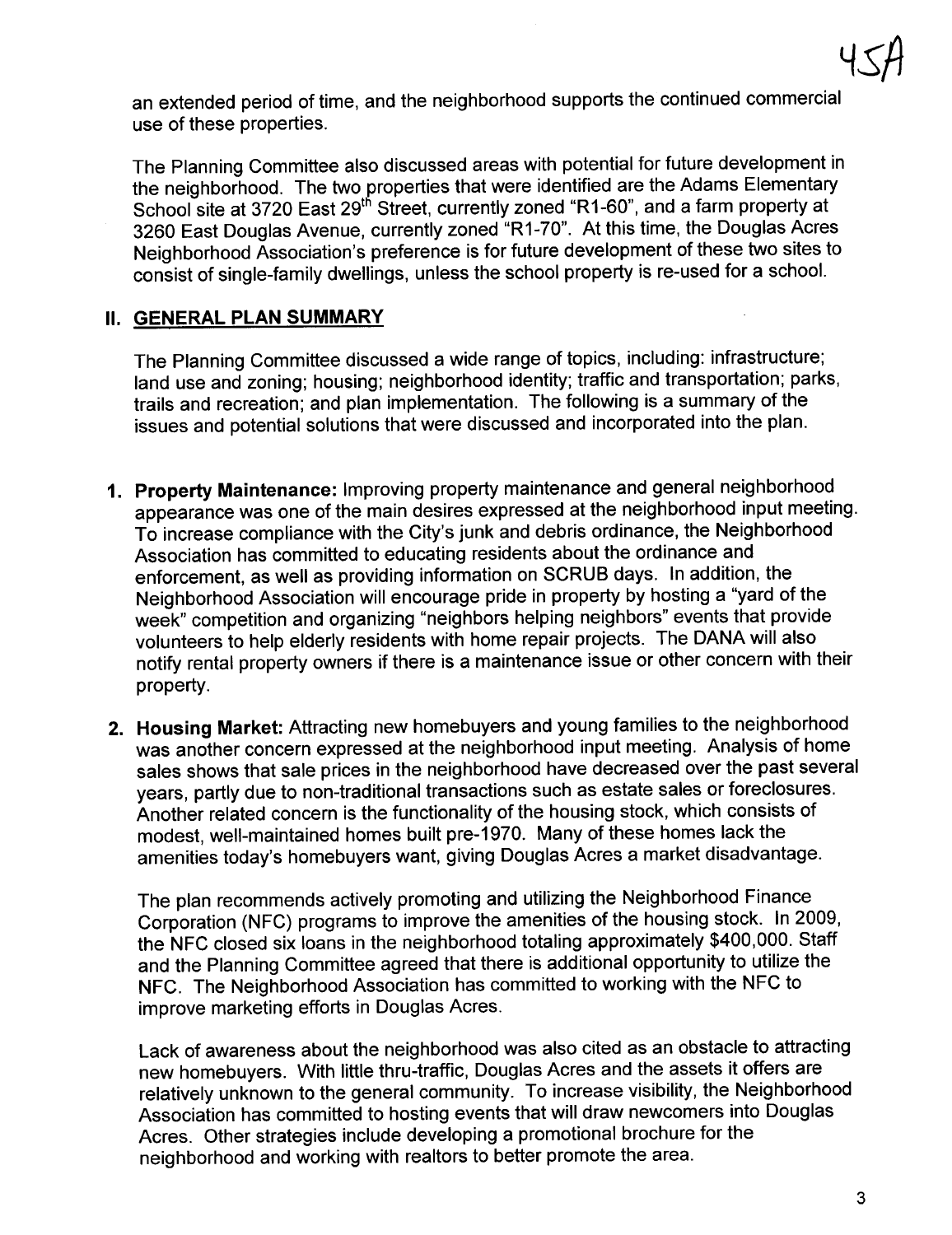- 3. Traffic & Transportation: Speeding was identified as an issue by residents. The Neighborhood Association has agreed to work with the Des Moines Police Department to reduce speeding in the neighborhood. The plan also proposes adding a stop sign at the corner of East 23rd Street and East Madison Avenue. In addition, the Planning Committee would like to see aesthetic improvements to the medians along East Euclid Avenue, many of which have a green surface coating that has fallen into a state of disrepair.
- 4. Parks & Trails: The Douglas Acres Neighborhood is home to Sargent Park and the Gay Lea Wilson TraiL. The Parks and Recreation Department is currently moving forward with plans to install a natural playscape in Sargent Park. This will be the first playground of its kind in Des Moines, and is designed to give children an unstructured opportunity to play and interact with nature. Future improvements to the park may include construction of an open air shelter. Polk County has plans to extend the Gay Lea Wilson Trail further north to Mally's Park in Berwick and eventually to Ankeny, making it a 35 mile arm of the Greater Des Moines trail system.
- 5. Neighborhood Infrastructure Rehabiltation Program (NIRP): Planning Committee members worked with City of Des Moines Public Works staff to examine the infrastructure in the neighborhood. Based on this input, staff provided an initial list of proposed improvements, which was amended and approved by the Planning Committee. The use and source of NIRP funds is listed below. NIRP improvements in the neighborhood were all completed during the 2009 construction season.

| <b>Street HMA Overlay</b>            | \$342,000 - CIP/CDBG NIRP |
|--------------------------------------|---------------------------|
| <b>Concrete Pavement Restoration</b> | \$89,050 - CIP/CDBG NIRP  |
| Interim Paving                       | \$124,670 - CIP/CDBG NIRP |
| Sidewalk Repair                      | \$234,740 - CIP/CDBG NIRP |
| <b>Total NIRP for Douglas Acres</b>  | \$790,460 - CIP/CDBG NIRP |

6. Implementation Activities: The following are possible implementation activities that are identified in the plan.

# **Potential City Projects**

- . Add a stop sign at the intersection of East 23rd Street and East Madison Avenue
- . Explore options for removing and improving the surface of the medians along East Euclid Avenue
- . Install a natural playscape in Sargent Park
- . Secure funding for an open air shelter on the west side of Sargent Park

# Neiqhborhood Enhancement Proiects

- . Develop an informational brochure highlighting the assets of the Douglas Acres Neighborhood
- . Educate residents about tools available for home repair I improvement and improve NFC promotional efforts
- . Host a "Grand Opening" celebration for the new playscape in Sargent Park